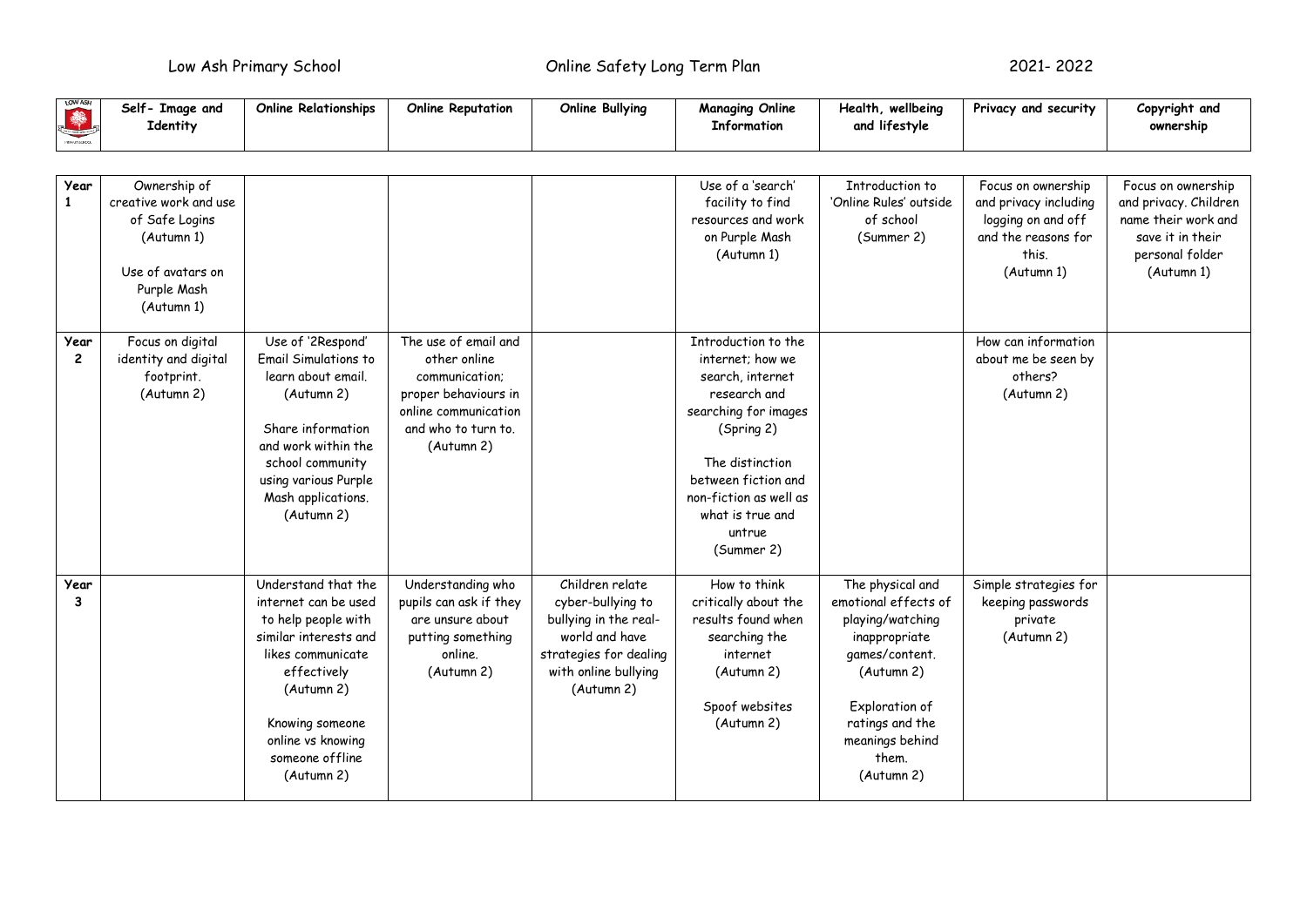Low Ash Primary School Online Safety Long Term Plan 2021- 2022

| LOW ASH<br>PERMITS HOLE | Self<br>Image and<br>Identity | Online Relationships | <b>Online Reputation</b> | Online Bullying | <b>Managing Online</b><br><b>Information</b> | wellbeina<br>Health.<br>and lifestyle | Privacy and security | Copyright and<br>ownership |
|-------------------------|-------------------------------|----------------------|--------------------------|-----------------|----------------------------------------------|---------------------------------------|----------------------|----------------------------|
|-------------------------|-------------------------------|----------------------|--------------------------|-----------------|----------------------------------------------|---------------------------------------|----------------------|----------------------------|

|                        |                                                                                                                | The concept of<br>'trusting someone<br>online'<br>(Autumn 2)<br>Email Safety<br>(Spring 2)                         |                                                                                                             |                                                                                                                                         |                                                                                                                                                                                                                                                                                                     |                                                                                                                                                       |                                                                                                         |                                                                                  |
|------------------------|----------------------------------------------------------------------------------------------------------------|--------------------------------------------------------------------------------------------------------------------|-------------------------------------------------------------------------------------------------------------|-----------------------------------------------------------------------------------------------------------------------------------------|-----------------------------------------------------------------------------------------------------------------------------------------------------------------------------------------------------------------------------------------------------------------------------------------------------|-------------------------------------------------------------------------------------------------------------------------------------------------------|---------------------------------------------------------------------------------------------------------|----------------------------------------------------------------------------------|
| Year<br>$\overline{4}$ | Online scams;<br>phishing and malware-<br>assuming different<br>identities can go both<br>ways<br>(Spring 1)   | Online scams:<br>phishing, malware,<br>plagiarism and<br>screen-time.<br>(Spring 1)                                | Plagiarism<br>(Spring 1)<br>2Email 2Respond<br>simulation of<br>inappropriate file<br>sharing<br>(Spring 1) | Focus on phishing<br>scams<br>(Spring 1)                                                                                                | Focus on reliable<br>sources when<br>conducting effective<br>searching<br>(Summer 2)<br>Making a judgement<br>about probable<br>accuracy e.g. social<br>media sites, image<br>sites and video sites<br>(Summer 2)<br>Focus on malware<br>(Spring 1)<br>Fake news and fake<br>websites<br>(Spring 1) | Focus on 'screen time'<br>issues; the negative<br>impacts on too much<br>screen time such as<br>mood, sleep, body and<br>relationships.<br>(Spring 1) | The security<br>symbols- such as a<br>padlock-for<br>protecting their<br>identity online.<br>(Spring 1) | Focus on consent and<br>plagiarism; consent<br>and permission quiz<br>(Spring 1) |
| Year<br>5              | Make sense of online<br>communication; how<br>images can be<br>manipulated and<br>changed online<br>(Spring 2) | Technology-specific<br>forms of<br>communication; how<br>emojis can be<br>incorporated into<br>text.<br>(Spring 2) |                                                                                                             | Responsibilities and<br>support when online;<br>who to tell if pupils<br>are upset by<br>something that<br>happens online<br>(Spring 2) | Selecting keywords<br>and search<br>techniques to find<br>relevant information<br>(Spring 2)<br>Citing sources<br>(Spring 2)                                                                                                                                                                        |                                                                                                                                                       | Creating strong<br>passwords<br>(Spring 2)                                                              | Citing sources<br>(Spring 2)                                                     |